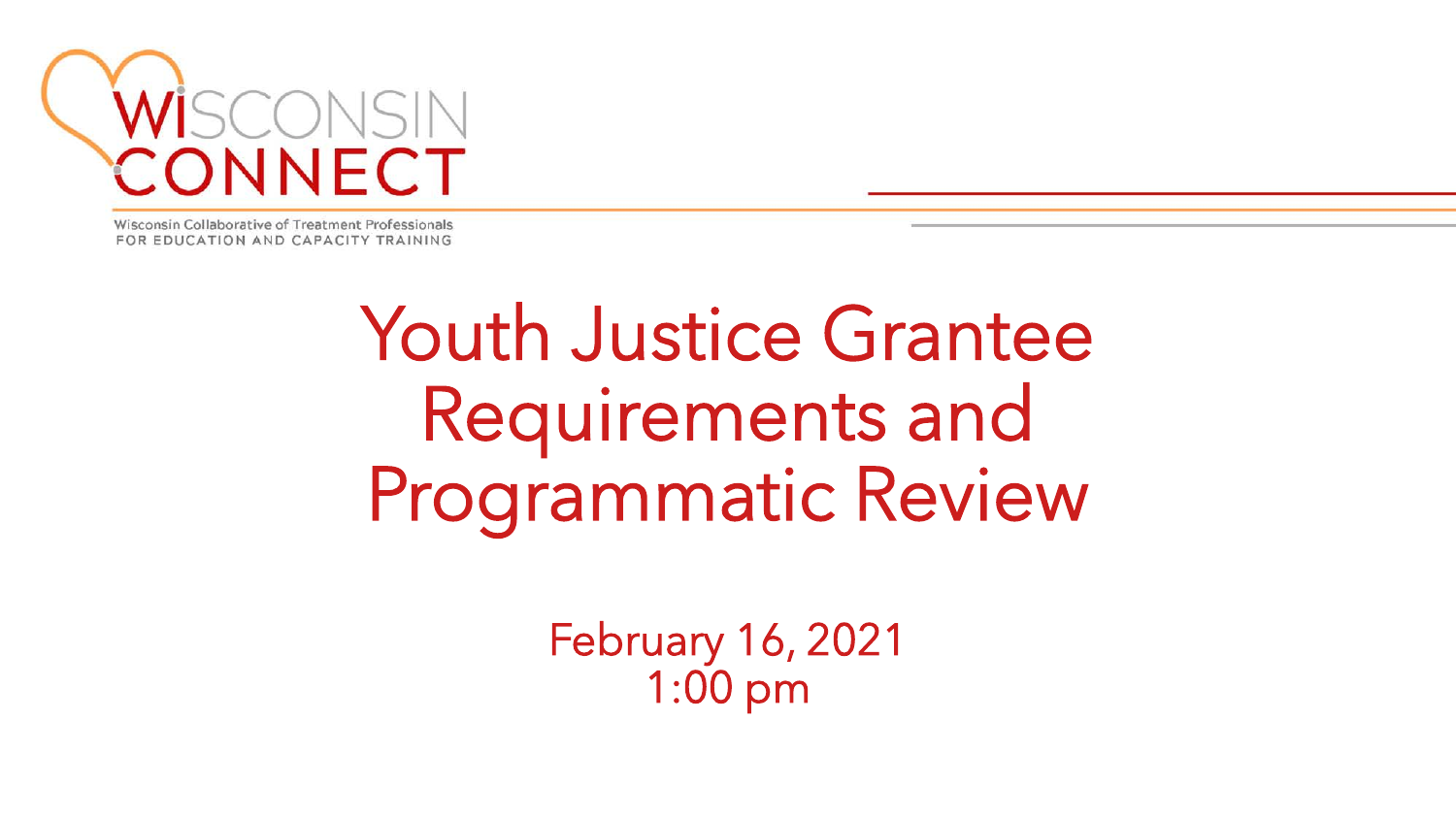# Agenda

- Introductions
- Clarification of grant funding expectations-Jamie
- Data collection and reporting-Georgiana
- Inputs from all partners-Bernestine
- Resources
	- <https://www.wisconsinconnect.org/youth-justice.html>

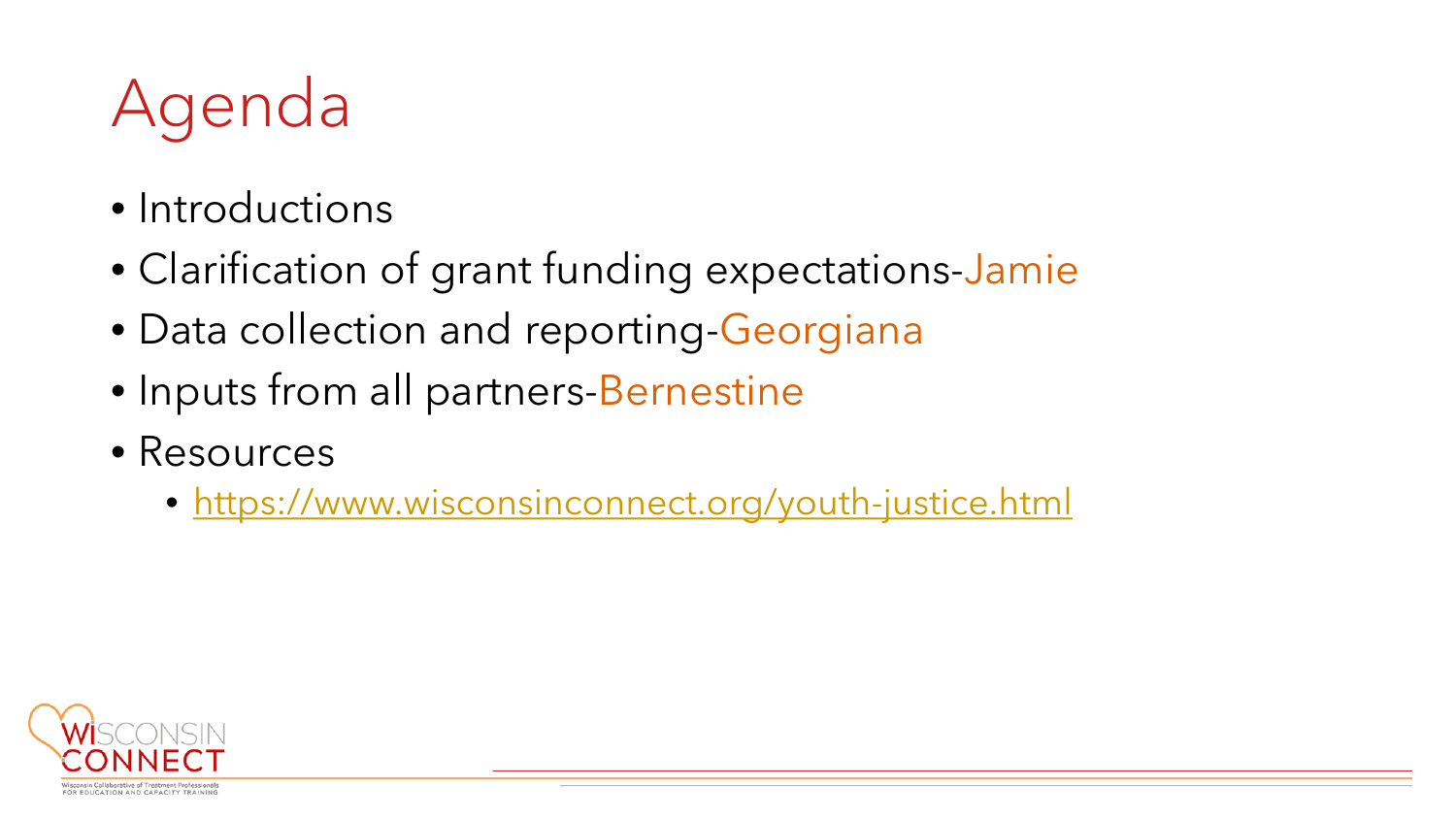#### Clarification of Grant Funding Expectations: Jamie

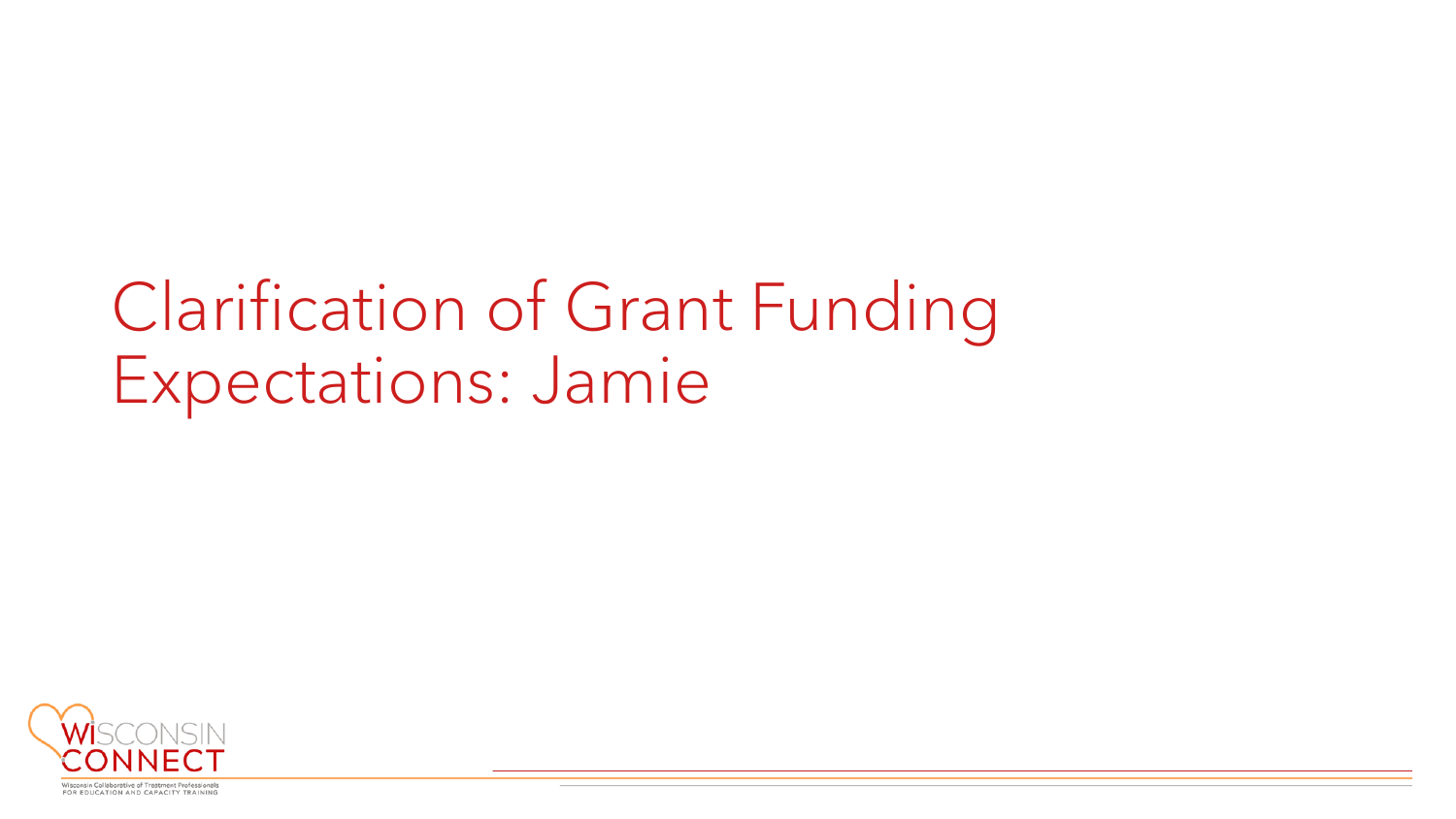# Purpose of Funding (1.2 GFOA p. 4)

#### • Purpose and scope of work

- Enhance collaboration and coordination for substance use screening, assessment, intervention and treatment among schools/school districts, mental and substance use health specialists, law enforcement, and youth justice officials at the local level
- Ensure families have the support and training necessary to divert youth from the justice system
- Develop a shared evidence-based process for screening, assessment, intervention, and treatment before delinquency
- Avoid referring students with mental health and substance use disorders to law enforcement
- Your evaluation could include selected items from tools like these
	- https://www.intel.com/content/dam/ [www/program/education/us/en/doc](https://www.intel.com/content/dam/www/program/education/us/en/documents/assessing-projects/assessment-plans/world-war-i/wwi-collaboration-self-assessment-checklist.pdf) uments/assessingprojects/assessment-plans/worldwar-i/wwi-collaboration-selfassessment-checklist.pdf
	- https://resources.corwin.com/sites/d [efault/files/table\\_8.6\\_a\\_collaboration](https://resources.corwin.com/sites/default/files/table_8.6_a_collaboration_self-assessment_checklist.pdf) self-assessment\_checklist.pdf
	- The National Academy Press Self-Assessment Tool for Existing Collaborations

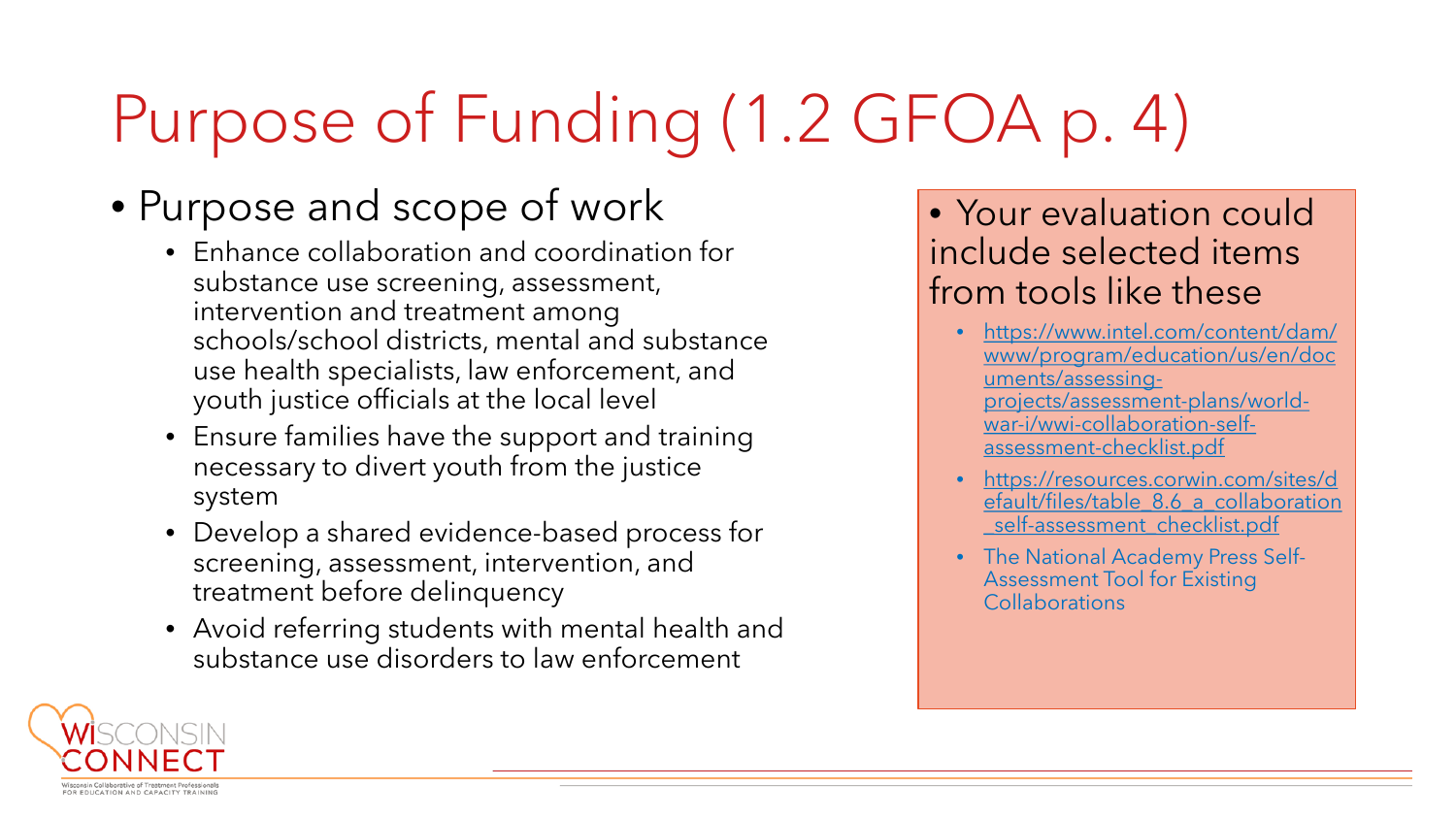# Successful Partnership (1.2 GFOA p. 4)

- A successful partnership program will develop new diversion alternatives for youth in a collaborative process
- The partnership program should be evidence-based or informed, culturally and linguistically appropriate, and incorporate Adverse Childhood Experiences (ACEs) research
- The partnership will demonstrate ongoing engagements among youth with mental health and substance use disorders
- The partnership program will partner effectively across youth-serving systems, disrupt school-justice pathways and improve academic outcomes for all students

• Your evaluation could include these tools

• ACEs assessment

[https://www.acesaware.org/wp](https://www.acesaware.org/wp-content/uploads/2019/12/PEARLS-Tool-Teen-Self-Report-De-Identified-English.pdf)content/uploads/2019/12/PEA RLS-Tool-Teen-Self-Report-De-Identified-English.pdf

• NOTE: You are not diagnosing (unless that is within your scope of practice)

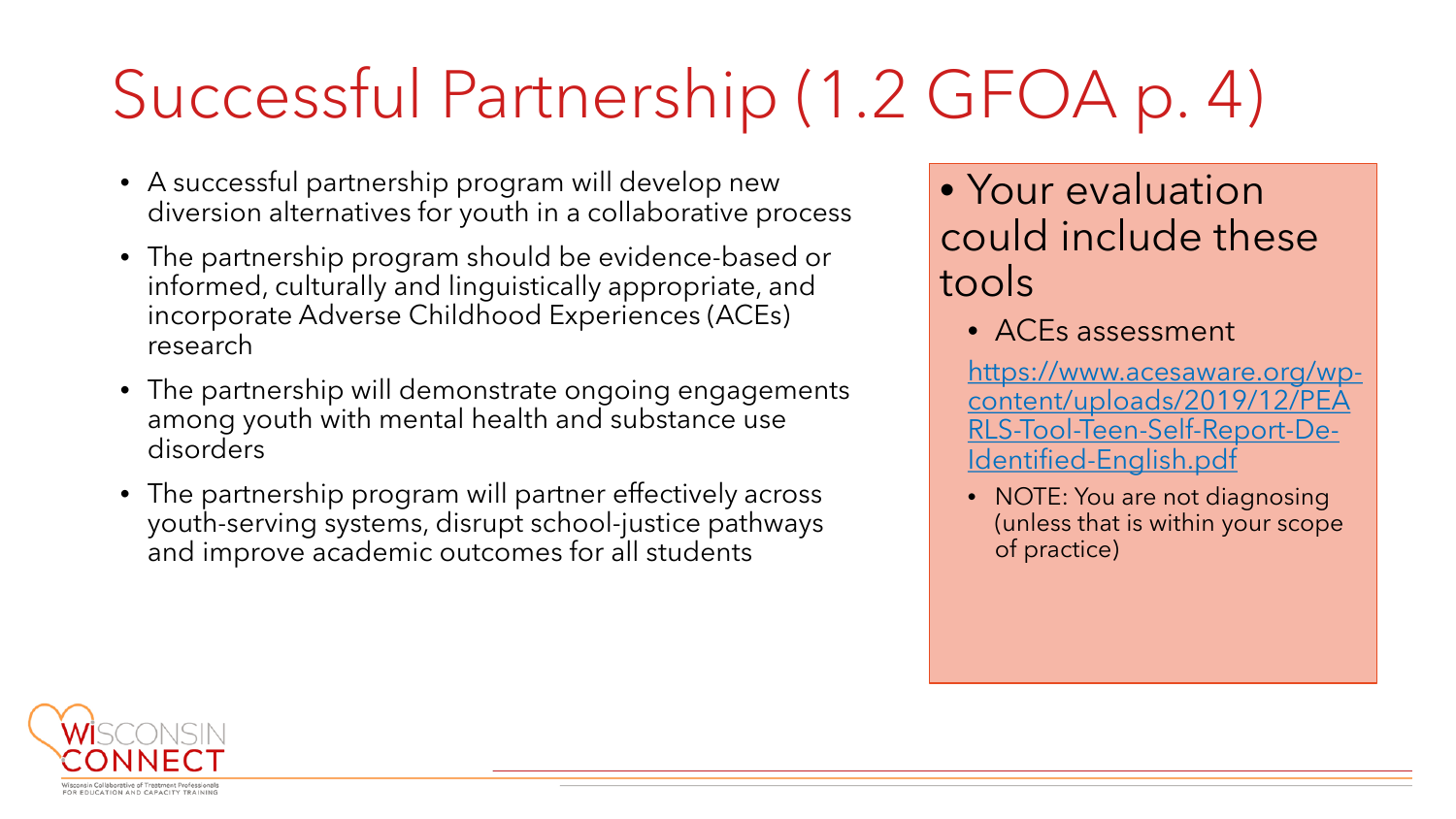# Safe and Supportive Learning Environments (1.2 GFOA p. 4-5)

- Participants need to create safe and supportive learning environments and develop a process for screening and interventions prior to (and in lieu of) youth justice referrals without excluding and forcing out youth who are most at-risk
- Law enforcement, courts, and leaders from public agencies like child welfare, behavioral health, and youth justice will partner to implement strategies with schools, school districts and programs serving youth to create environments that foster better academic and social outcomes for at-risk youth.
- Your evaluation could include these items
	- Grades
	- School attendance
	- Truancy
	- School Referrals to Youth Justice
	- Social skills
	- Personal functioning in social structures

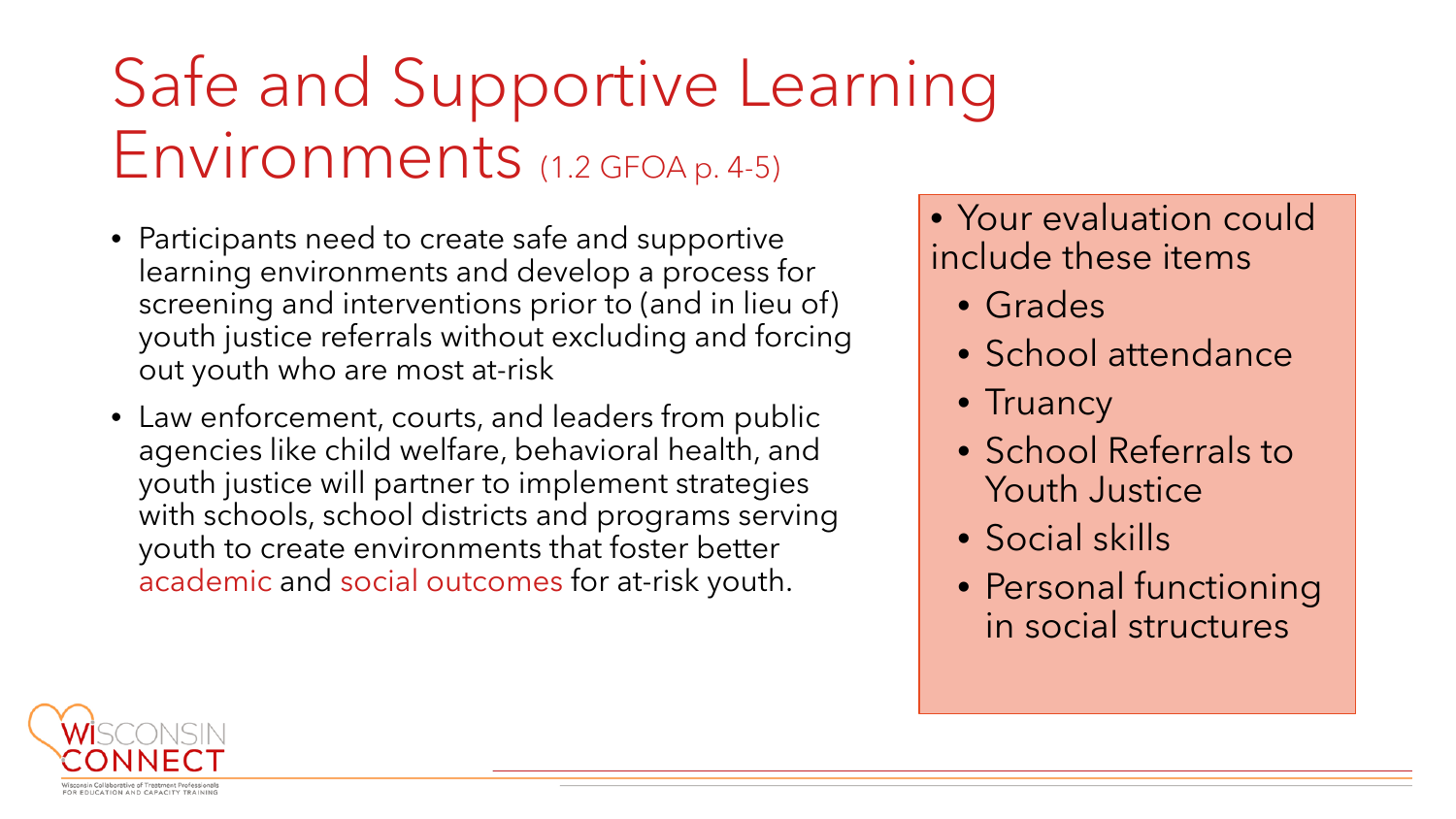# Collaboration and Scope (2.1 GFOA p. 7)

• Applicants must work in collaboration with partner agencies to implement a plan to divert youth justice referrals

• Imbed collaboration and diversion metrics in goals and objectives

• Report in required mid-year and annual performance reports

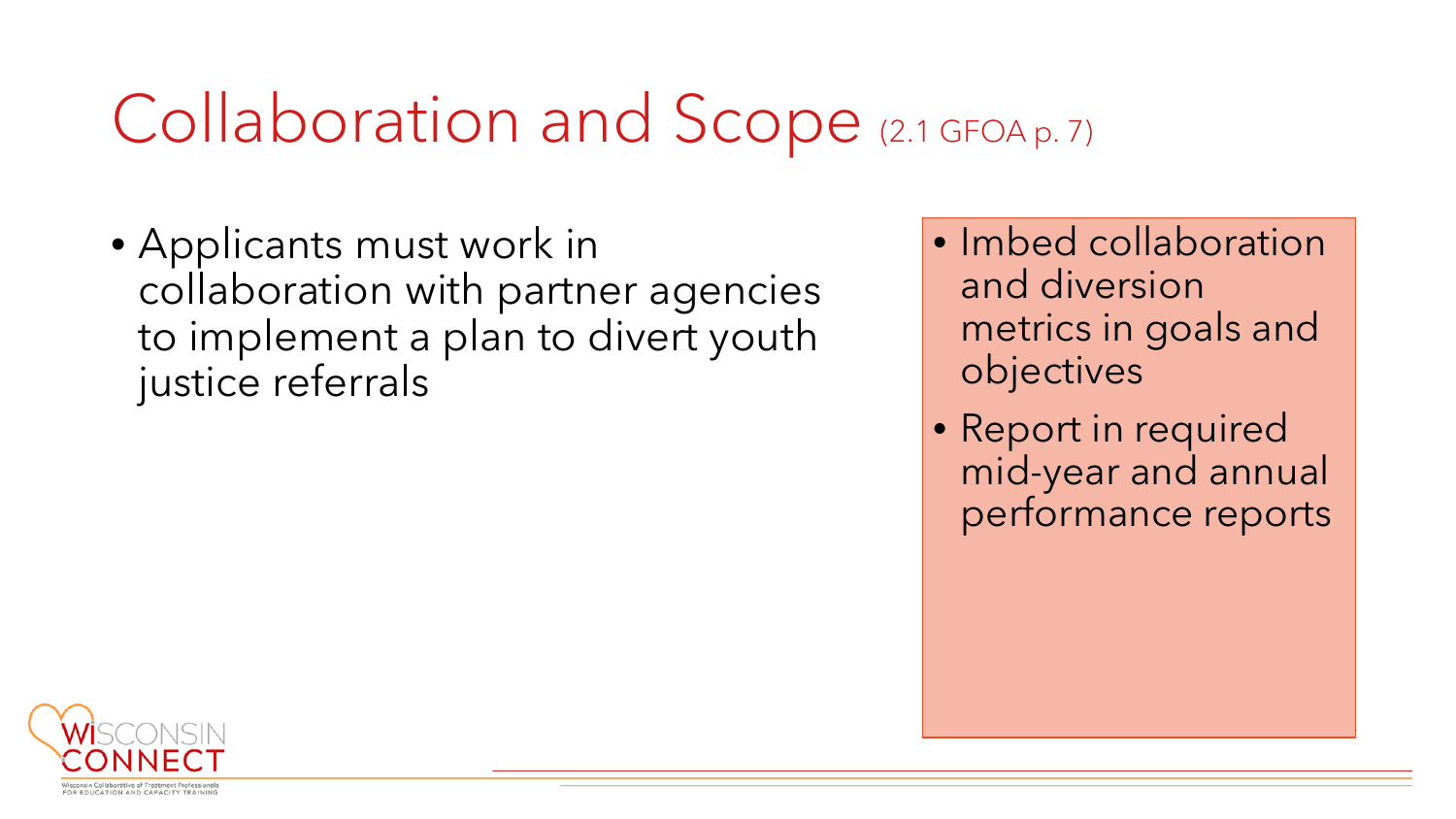# Collaboration and Scope (2.1 GFOA p. 7)

- Community of Practice
	- Improve the practice of evaluation
	- Learn together to use data to improve practice
	- Will adapt to meet the needs of the group

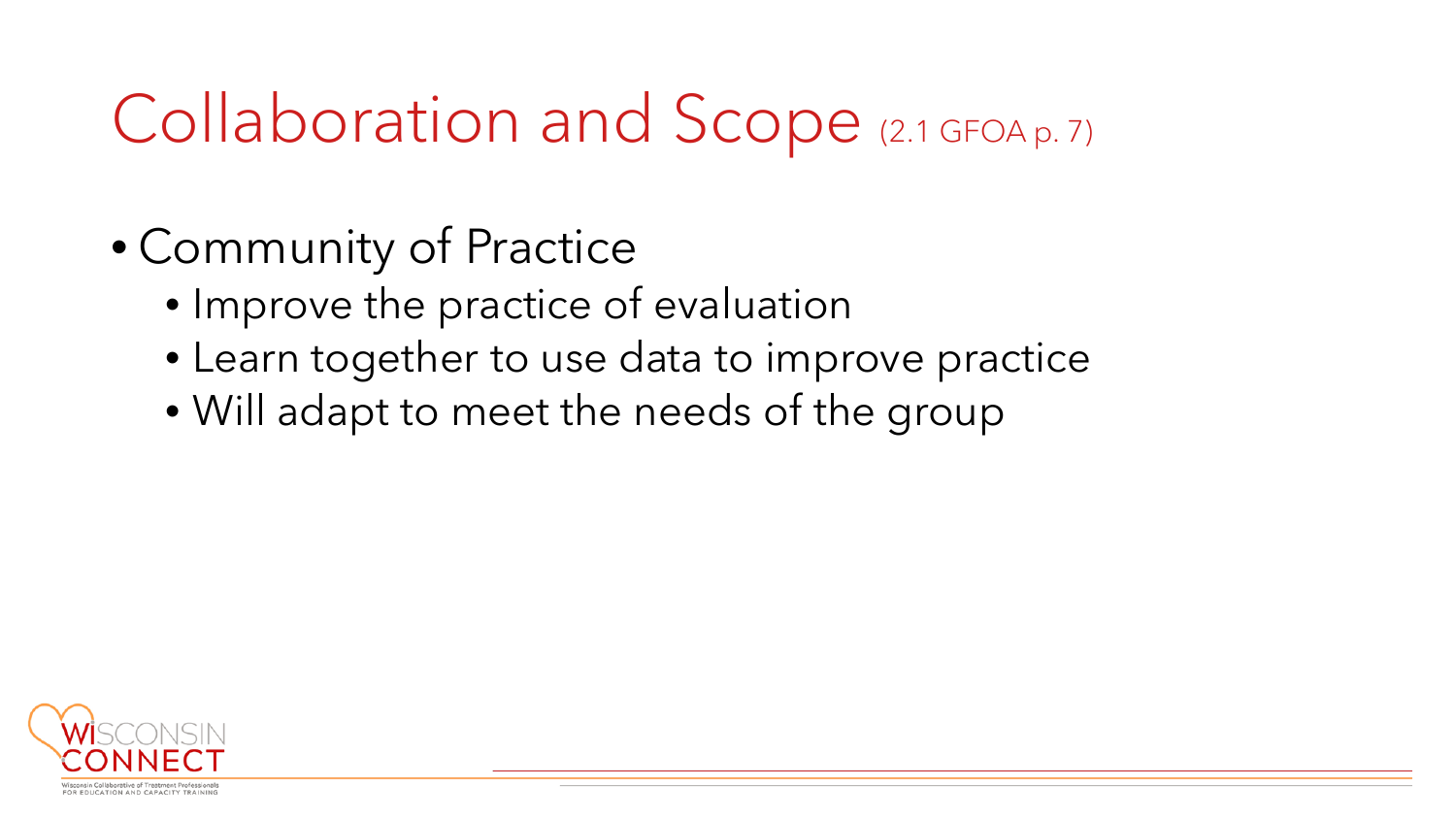

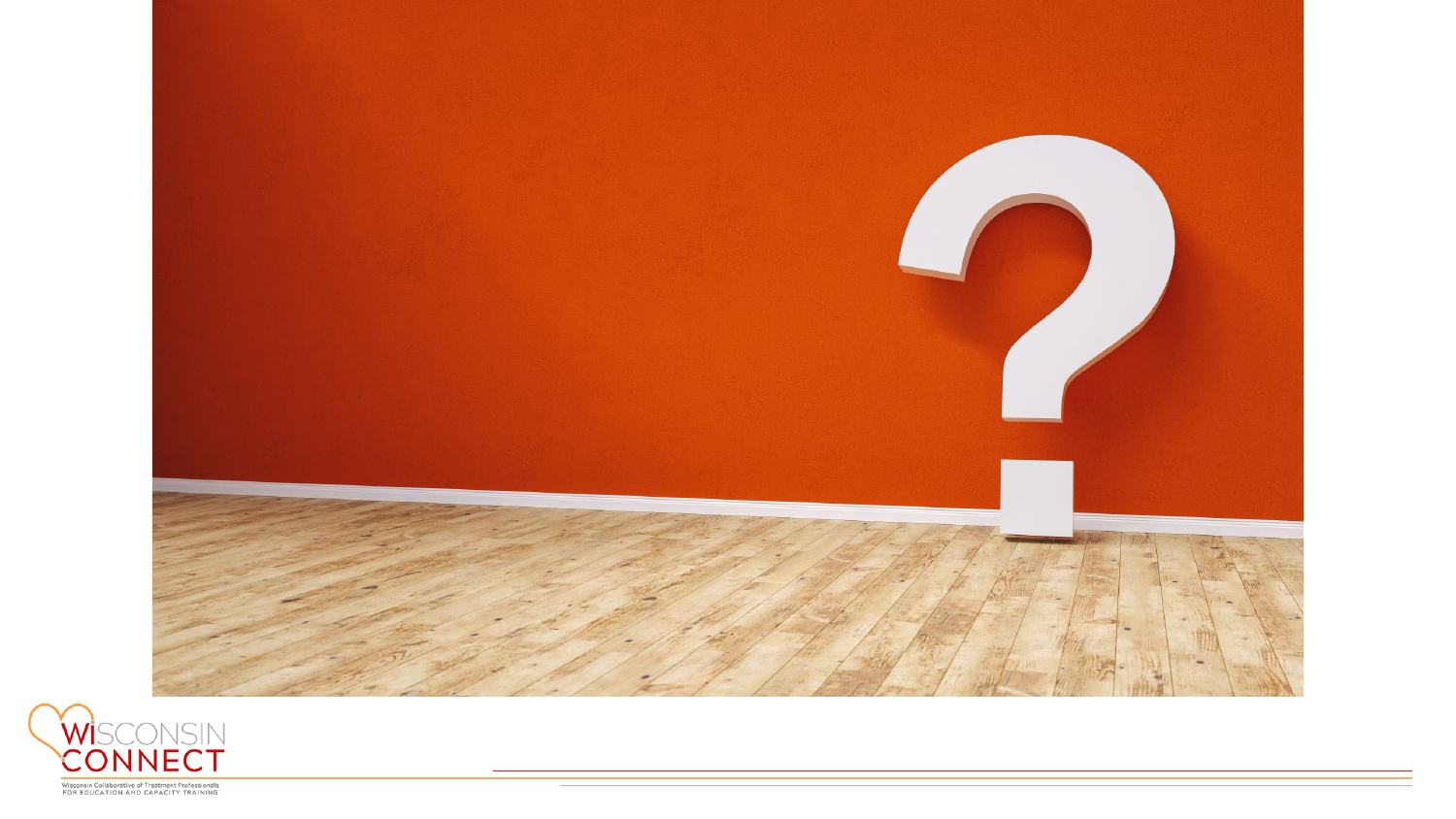#### Data Collection and Reporting: Georgiana

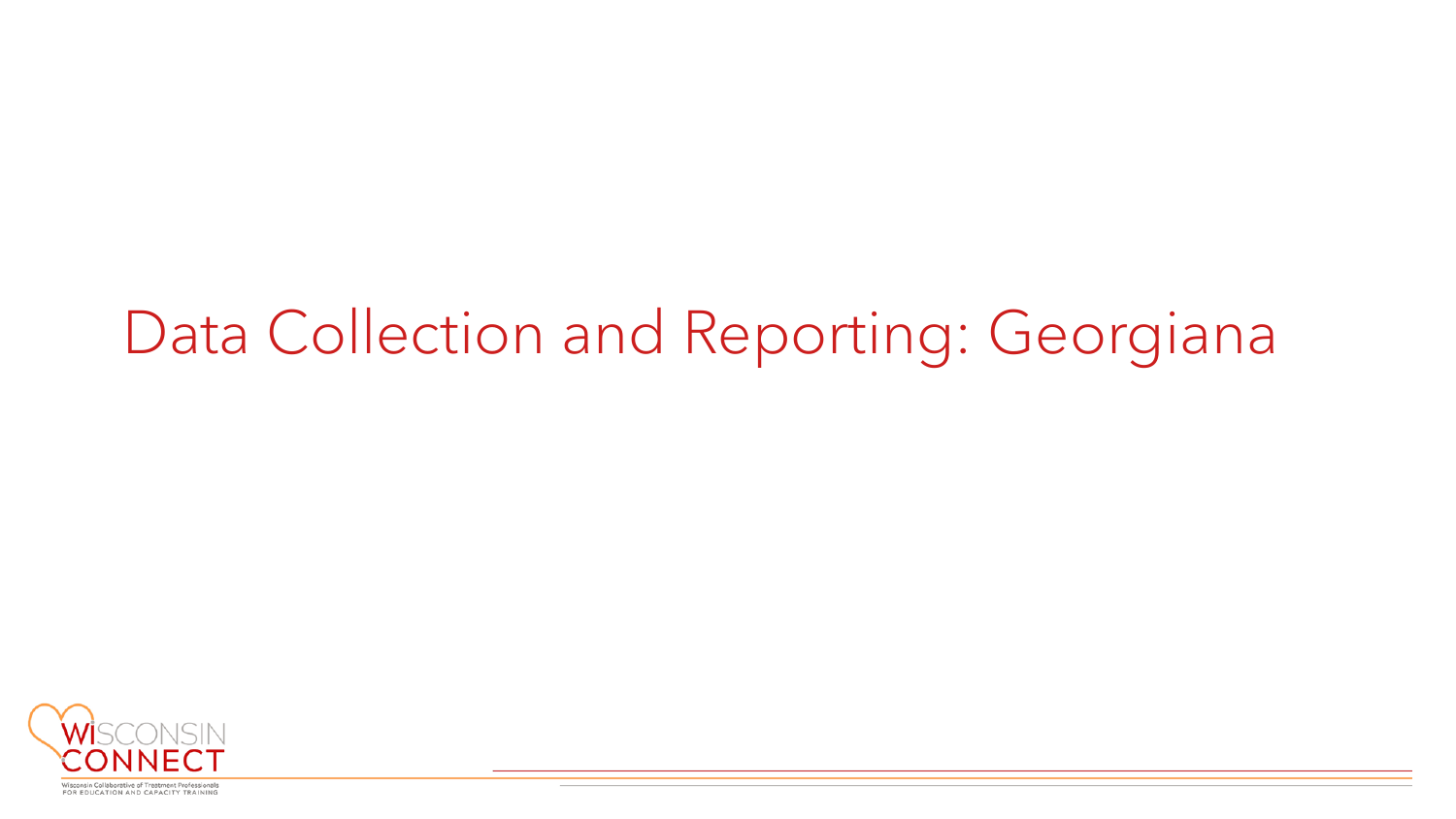# How DHS Evaluates your Progress

- Mid-year and Annual Progress Reports
	- Include "common elements"<br>tracking + project-specific process and outcome data
- Site visits
	- DHS Site visit protocol
		- Standard DHS documents
		- Performance Checklist
- Programmatic Evaluation
	- Program Requirements and Performance Checklist
	- County-specific activities reports

*Community Partnerships for Diversion from Youth Justice Program Requirements and Performance Checklist*

Program purpose: To develop community partnerships to divert you from justice referrals.

| Agency<br>Date                                                                                                                                                                                                                                                                                                                                                                            |                                                                                        |  |  |
|-------------------------------------------------------------------------------------------------------------------------------------------------------------------------------------------------------------------------------------------------------------------------------------------------------------------------------------------------------------------------------------------|----------------------------------------------------------------------------------------|--|--|
|                                                                                                                                                                                                                                                                                                                                                                                           | Review                                                                                 |  |  |
| <b>Requirements</b>                                                                                                                                                                                                                                                                                                                                                                       |                                                                                        |  |  |
| 1. Project staff uses YASI, MAYSI-2 and/or other approved and appropriate tools to assess risk and<br>inform case planning and management.                                                                                                                                                                                                                                                | Yes [ ] No [ ]                                                                         |  |  |
| 2. An evidence-based substance use (and co-occurring) assessment model is used and conducted<br>promptly by qualified staff resulting in recommendations about treatment need and a case plan.                                                                                                                                                                                            |                                                                                        |  |  |
| 3. Evidence-based services are utilized based upon individual needs and case plan.                                                                                                                                                                                                                                                                                                        | Yes [ ] No [ ]                                                                         |  |  |
| 4. Client demographic, service and outcomes data from direct services provided by this project are<br>reported in the provided Excel spreadsheet.                                                                                                                                                                                                                                         | Yes [ ] No [ ]                                                                         |  |  |
| 5. A formal, data-driven continuous, quality improvement process is used with reasoned<br>improvements made regularly.                                                                                                                                                                                                                                                                    | Yes[] No[]                                                                             |  |  |
| 6. Screening and Assessment for fetal alcohol spectrum disorders (FASD)/Neonatal Abstinence<br>Syndrome (NAS)/other health risks on track.                                                                                                                                                                                                                                                | Yes [ ] No [ ]                                                                         |  |  |
| Performance                                                                                                                                                                                                                                                                                                                                                                               |                                                                                        |  |  |
| 7. Contract objectives are SMART -- specific, measurable, achievable, relevant, time-bound                                                                                                                                                                                                                                                                                                | Yes [ ] No [ ]                                                                         |  |  |
| Access<br>8. Reports the number of persons served by major service category (screened, assessed,<br>referred, etc.)                                                                                                                                                                                                                                                                       | Yes[] No[]                                                                             |  |  |
| 9. Reports the number of youth screened for FASD, NAS, other health risks, and outcomes                                                                                                                                                                                                                                                                                                   | Yes [ ] No [ ]                                                                         |  |  |
| Outcomes<br>10. reports on the number/percent of persons completing services<br>11.reports on the outcomes of services as stipulated in contract objectives (improved attitudes,<br>knowledge or behavior; recidivism, communication skills, parenting skills, family cohesion, self-<br>esteem, coping, problem solving and decision-making skills)                                      |                                                                                        |  |  |
| <b>Participant Satisfaction</b><br>12.participant satisfaction survey completed and results reported                                                                                                                                                                                                                                                                                      | Yes[] No[]                                                                             |  |  |
| Efficiency/Sustainability<br>13. For direct treatment services, a mechanism for billing 3rd party revenue is established<br>14. Billed service revenue is being reported<br>15. Assistance is being provided to participants to obtain health insurance<br>16. A mechanism for calculating the per-client cost for this program is established<br>17. Per-client costs are being reported | Yes [ ] No [ ]<br>Yes [ ] No [ ]<br>Yes [ ] No [ ]<br>Yes [ ] No [ ]<br>Yes [ ] No [ ] |  |  |
| 18. Semi-annual performance reports submitted properly and on-time                                                                                                                                                                                                                                                                                                                        | Yes [ ] No [ ]                                                                         |  |  |
| Overall                                                                                                                                                                                                                                                                                                                                                                                   | Yes's<br>No's                                                                          |  |  |

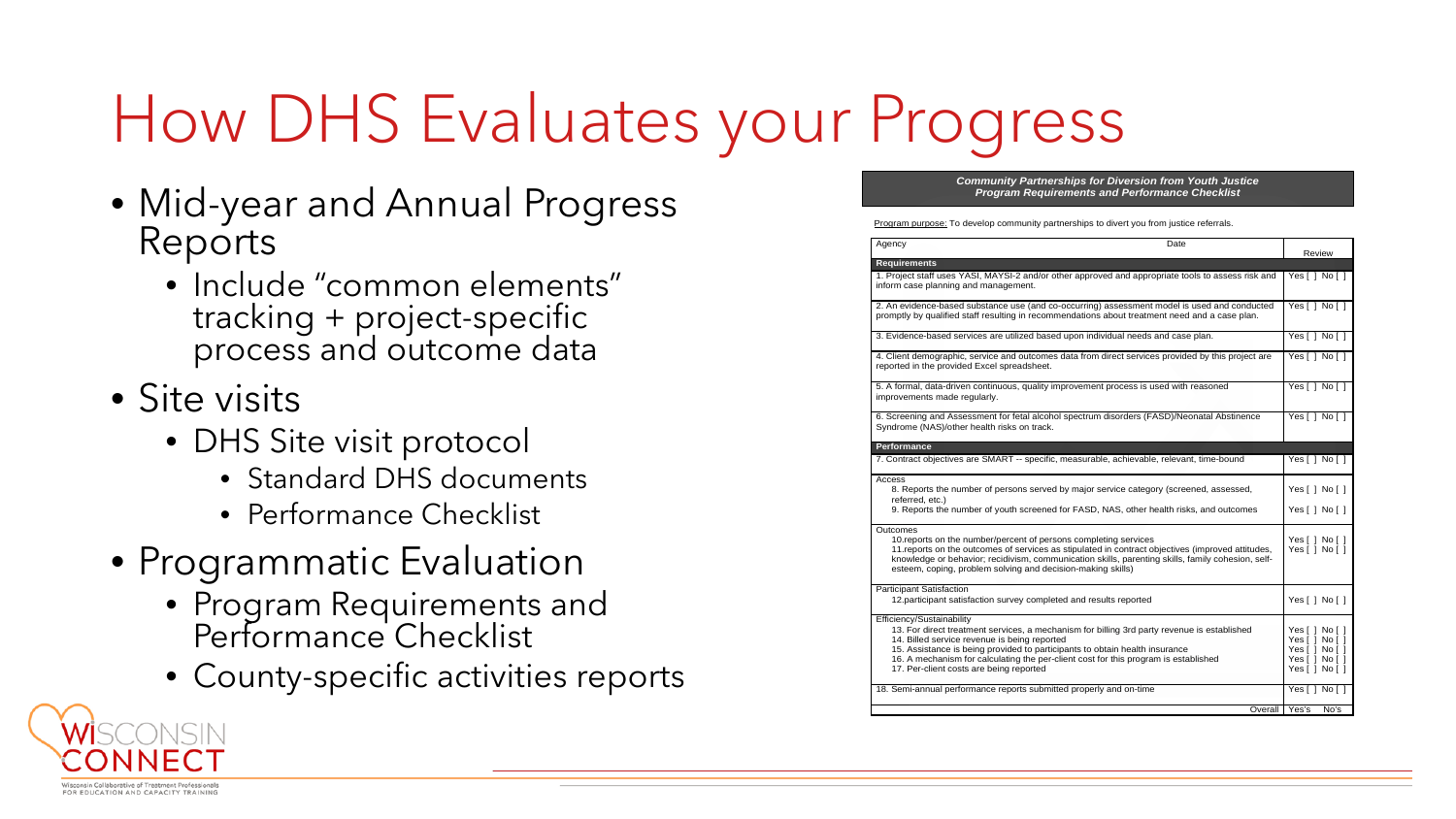### Tools Available for Your Use

- Performance Checklist
- What you are using for assessment and intake:
	- YASI
	- MAYSI-2
	- Additional approved tools:
		- https://www.aap.org/en-us/advocacy-<br>and-policy/aap-health-<br>initiatives/Mental-<br>[Health/Documents/MH\\_ScreeningCha](https://www.aap.org/en-us/advocacy-and-policy/aap-health-initiatives/Mental-Health/Documents/MH_ScreeningChart.pdfOthers) rt.pdfOthers
	- Other tools must be reviewed and approved by DHS
- Project data tracking spreadsheet
	- All required common data points
	- Client level
	- Screening and follow-up metrics
	- Outcome



| County:<br><b>Outreach and Intake</b><br><b>Number</b><br><b>Outreach activities</b><br>0<br>Number of individuals reached through outreach<br>0<br>0<br>Referrals into program<br>$\overline{0}$<br>Number eligibile for enrollment based on County/Tribe criteria<br>$\mathbf 0$<br>Youth screened for substance use<br>$\mathbf 0$<br>Youth screened for mental health<br>0<br>Youth enrolled in program<br>$\overline{0}$<br>Youth referred to alternate program<br><b>Program Participation and Completion</b><br>Number<br>Youth currently in program<br>0<br>0<br>Youth completing program<br>Youth who left prior to program completion<br>0<br>Reason for non-completion<br>0<br>Moved<br>0<br>Hospitalized<br>0<br>$\overline{0}$<br><b>Declined Program</b><br>0<br>Referred to other Program<br>0<br>Offended/Reoffened<br>$\mathbf 0$<br>Lost to Follow-up<br>0<br>Other<br>0<br>Specify |
|-------------------------------------------------------------------------------------------------------------------------------------------------------------------------------------------------------------------------------------------------------------------------------------------------------------------------------------------------------------------------------------------------------------------------------------------------------------------------------------------------------------------------------------------------------------------------------------------------------------------------------------------------------------------------------------------------------------------------------------------------------------------------------------------------------------------------------------------------------------------------------------------------------|
|                                                                                                                                                                                                                                                                                                                                                                                                                                                                                                                                                                                                                                                                                                                                                                                                                                                                                                       |
|                                                                                                                                                                                                                                                                                                                                                                                                                                                                                                                                                                                                                                                                                                                                                                                                                                                                                                       |
|                                                                                                                                                                                                                                                                                                                                                                                                                                                                                                                                                                                                                                                                                                                                                                                                                                                                                                       |
|                                                                                                                                                                                                                                                                                                                                                                                                                                                                                                                                                                                                                                                                                                                                                                                                                                                                                                       |
|                                                                                                                                                                                                                                                                                                                                                                                                                                                                                                                                                                                                                                                                                                                                                                                                                                                                                                       |
|                                                                                                                                                                                                                                                                                                                                                                                                                                                                                                                                                                                                                                                                                                                                                                                                                                                                                                       |
|                                                                                                                                                                                                                                                                                                                                                                                                                                                                                                                                                                                                                                                                                                                                                                                                                                                                                                       |
|                                                                                                                                                                                                                                                                                                                                                                                                                                                                                                                                                                                                                                                                                                                                                                                                                                                                                                       |
|                                                                                                                                                                                                                                                                                                                                                                                                                                                                                                                                                                                                                                                                                                                                                                                                                                                                                                       |
|                                                                                                                                                                                                                                                                                                                                                                                                                                                                                                                                                                                                                                                                                                                                                                                                                                                                                                       |
|                                                                                                                                                                                                                                                                                                                                                                                                                                                                                                                                                                                                                                                                                                                                                                                                                                                                                                       |
|                                                                                                                                                                                                                                                                                                                                                                                                                                                                                                                                                                                                                                                                                                                                                                                                                                                                                                       |
|                                                                                                                                                                                                                                                                                                                                                                                                                                                                                                                                                                                                                                                                                                                                                                                                                                                                                                       |
|                                                                                                                                                                                                                                                                                                                                                                                                                                                                                                                                                                                                                                                                                                                                                                                                                                                                                                       |
|                                                                                                                                                                                                                                                                                                                                                                                                                                                                                                                                                                                                                                                                                                                                                                                                                                                                                                       |
|                                                                                                                                                                                                                                                                                                                                                                                                                                                                                                                                                                                                                                                                                                                                                                                                                                                                                                       |
|                                                                                                                                                                                                                                                                                                                                                                                                                                                                                                                                                                                                                                                                                                                                                                                                                                                                                                       |
|                                                                                                                                                                                                                                                                                                                                                                                                                                                                                                                                                                                                                                                                                                                                                                                                                                                                                                       |
|                                                                                                                                                                                                                                                                                                                                                                                                                                                                                                                                                                                                                                                                                                                                                                                                                                                                                                       |
|                                                                                                                                                                                                                                                                                                                                                                                                                                                                                                                                                                                                                                                                                                                                                                                                                                                                                                       |
|                                                                                                                                                                                                                                                                                                                                                                                                                                                                                                                                                                                                                                                                                                                                                                                                                                                                                                       |
|                                                                                                                                                                                                                                                                                                                                                                                                                                                                                                                                                                                                                                                                                                                                                                                                                                                                                                       |
|                                                                                                                                                                                                                                                                                                                                                                                                                                                                                                                                                                                                                                                                                                                                                                                                                                                                                                       |
| FASD/NAS and Other Health Risk Screening<br><b>Number</b>                                                                                                                                                                                                                                                                                                                                                                                                                                                                                                                                                                                                                                                                                                                                                                                                                                             |
| Youth screened for FASD<br>0                                                                                                                                                                                                                                                                                                                                                                                                                                                                                                                                                                                                                                                                                                                                                                                                                                                                          |
| Youth screened positive for FASD risk<br>0                                                                                                                                                                                                                                                                                                                                                                                                                                                                                                                                                                                                                                                                                                                                                                                                                                                            |
| Youth referred for FASD assessment<br>0                                                                                                                                                                                                                                                                                                                                                                                                                                                                                                                                                                                                                                                                                                                                                                                                                                                               |
| 0<br>Youth completing assessment                                                                                                                                                                                                                                                                                                                                                                                                                                                                                                                                                                                                                                                                                                                                                                                                                                                                      |
| 0<br>Youth diagnosed with an FASD                                                                                                                                                                                                                                                                                                                                                                                                                                                                                                                                                                                                                                                                                                                                                                                                                                                                     |
|                                                                                                                                                                                                                                                                                                                                                                                                                                                                                                                                                                                                                                                                                                                                                                                                                                                                                                       |
| Youth with history of NAS<br>0                                                                                                                                                                                                                                                                                                                                                                                                                                                                                                                                                                                                                                                                                                                                                                                                                                                                        |
| Pregnant youth screened for NAS risk<br>0                                                                                                                                                                                                                                                                                                                                                                                                                                                                                                                                                                                                                                                                                                                                                                                                                                                             |
| Infant diagnosed with NAS<br>0                                                                                                                                                                                                                                                                                                                                                                                                                                                                                                                                                                                                                                                                                                                                                                                                                                                                        |
|                                                                                                                                                                                                                                                                                                                                                                                                                                                                                                                                                                                                                                                                                                                                                                                                                                                                                                       |
| 0<br>Youth assessed for lead paint toxicty risk                                                                                                                                                                                                                                                                                                                                                                                                                                                                                                                                                                                                                                                                                                                                                                                                                                                       |
|                                                                                                                                                                                                                                                                                                                                                                                                                                                                                                                                                                                                                                                                                                                                                                                                                                                                                                       |
| Youth screened or other health risks<br>0                                                                                                                                                                                                                                                                                                                                                                                                                                                                                                                                                                                                                                                                                                                                                                                                                                                             |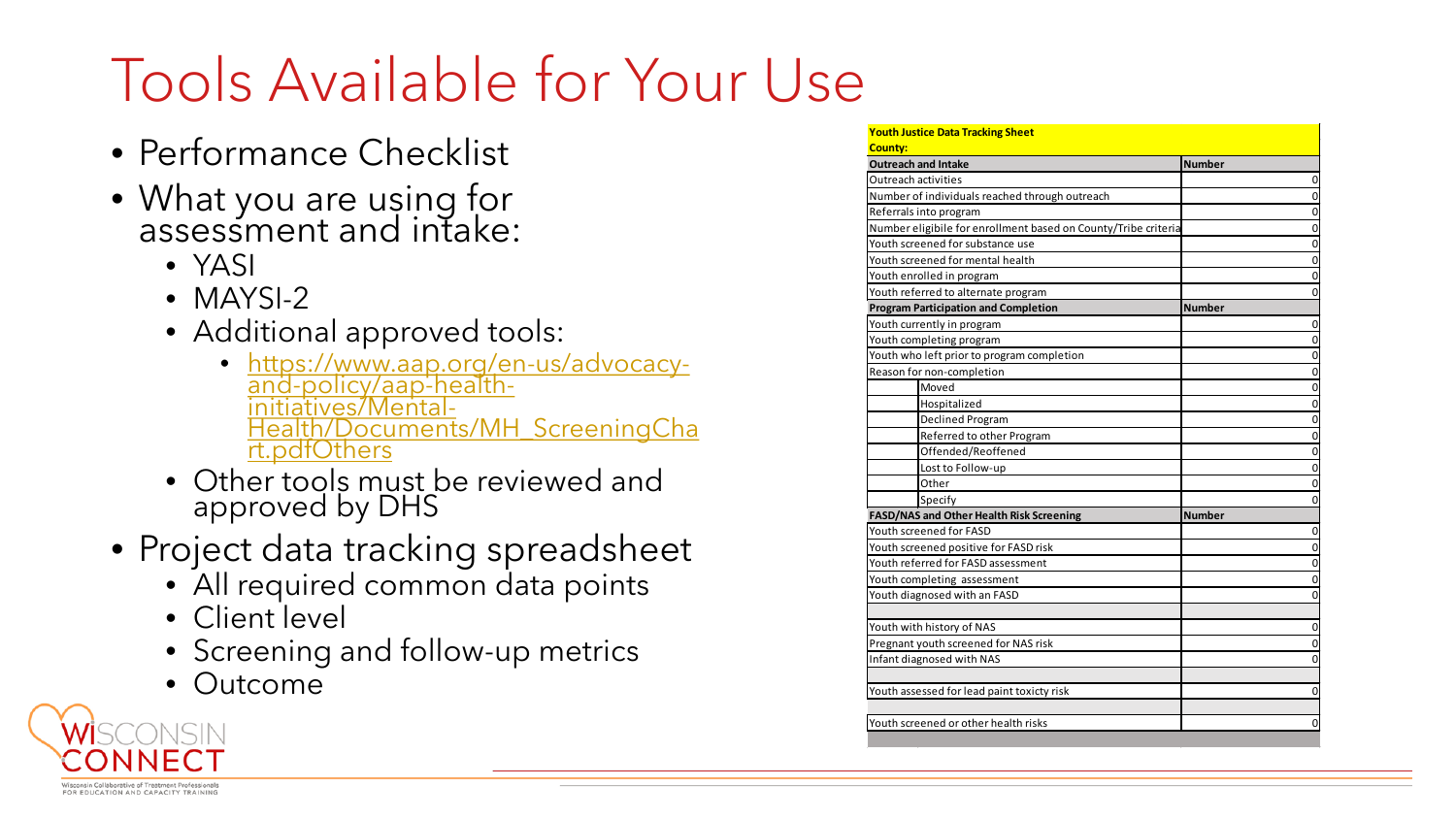#### Questions....



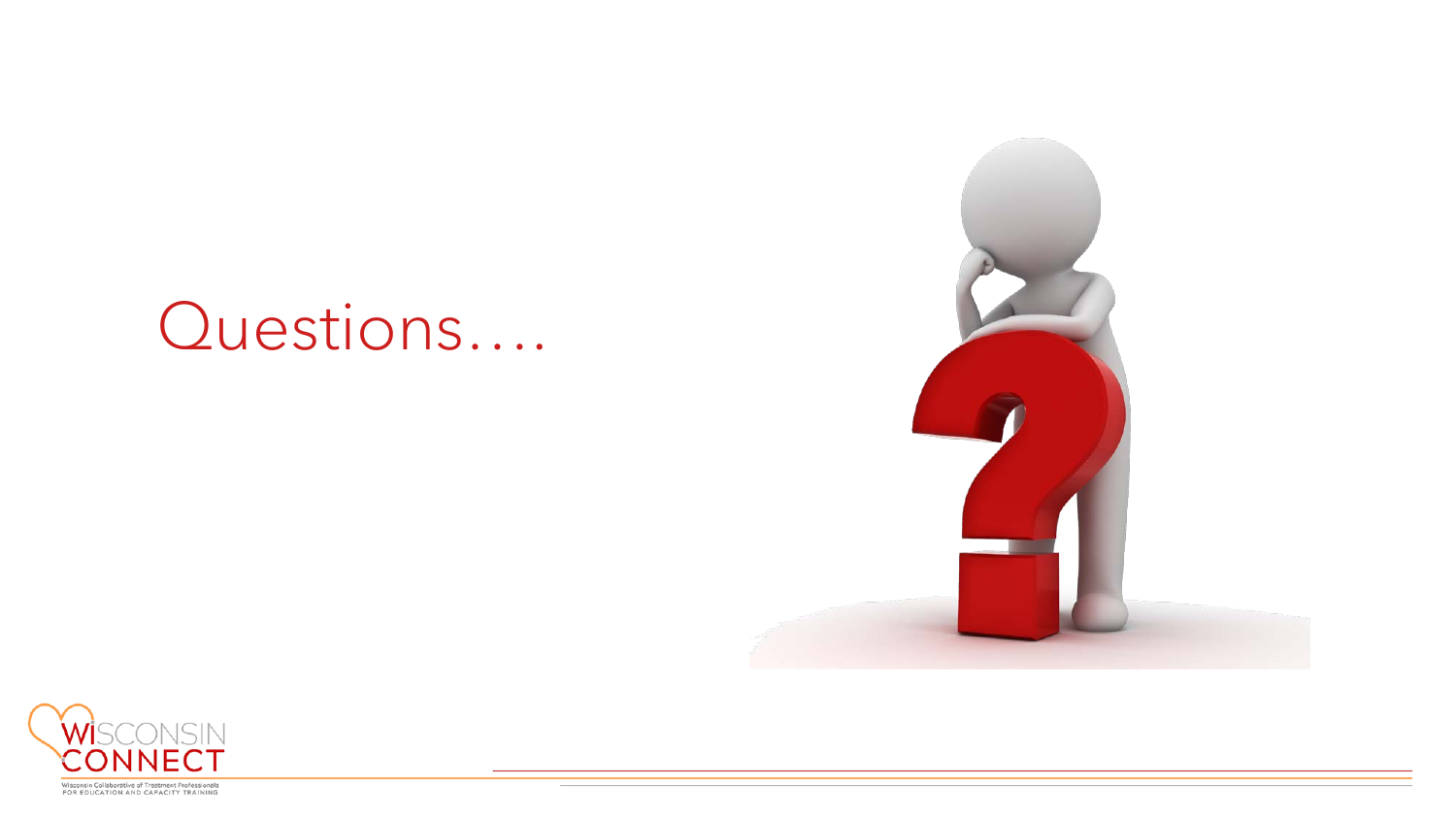#### Inputs from all Partners: Bernestine

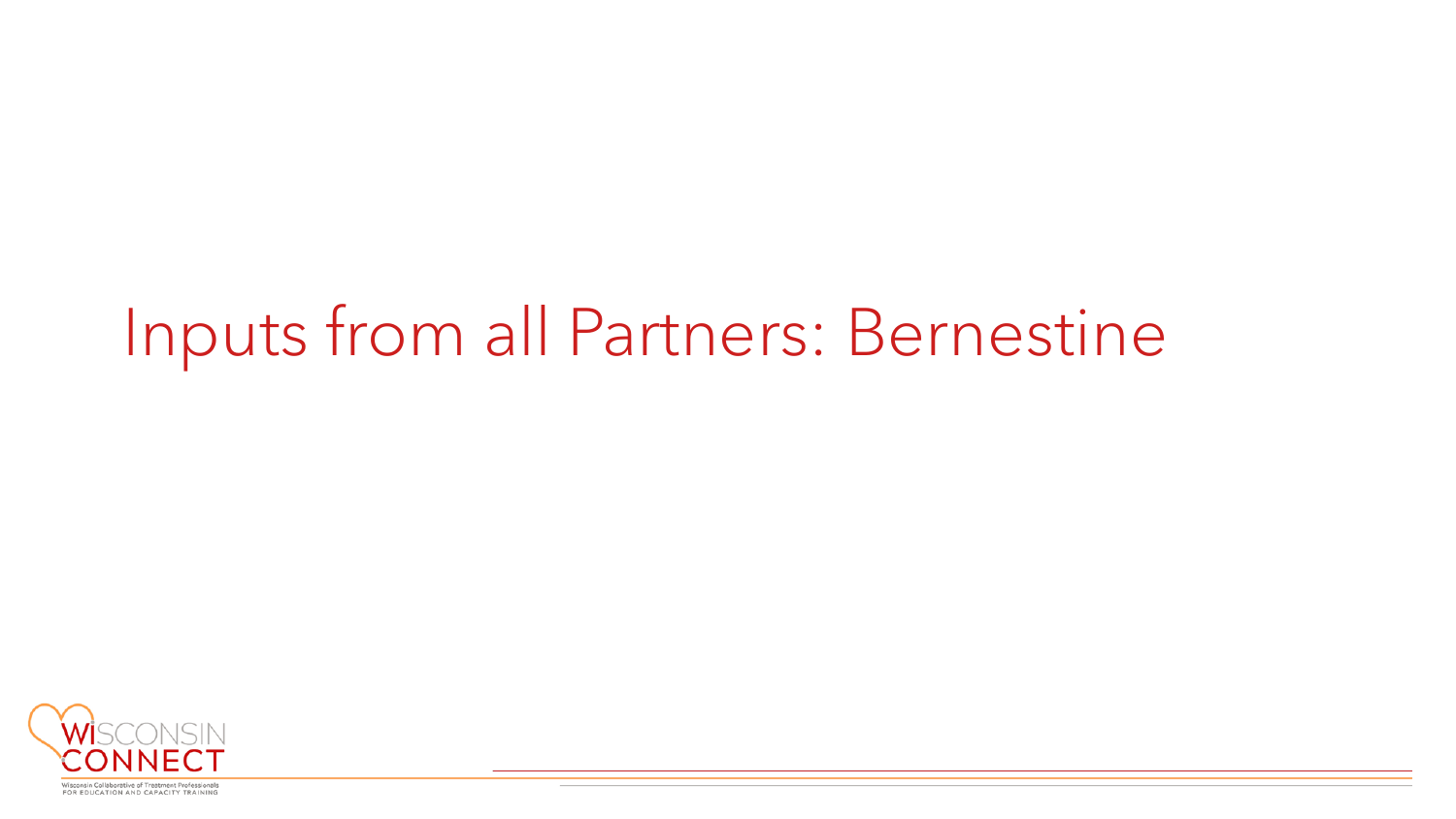# Inputs from Grantees

- Work plan
- FASD Screening and Follow-up plan
- Ongoing quality improvement model and metrics
- Semi-annual and Annual performance reporting
- Participation in monthly meetings, site visits, collaboration opportunities
- Data collection and monitoring
- 3% of budget for specified activities

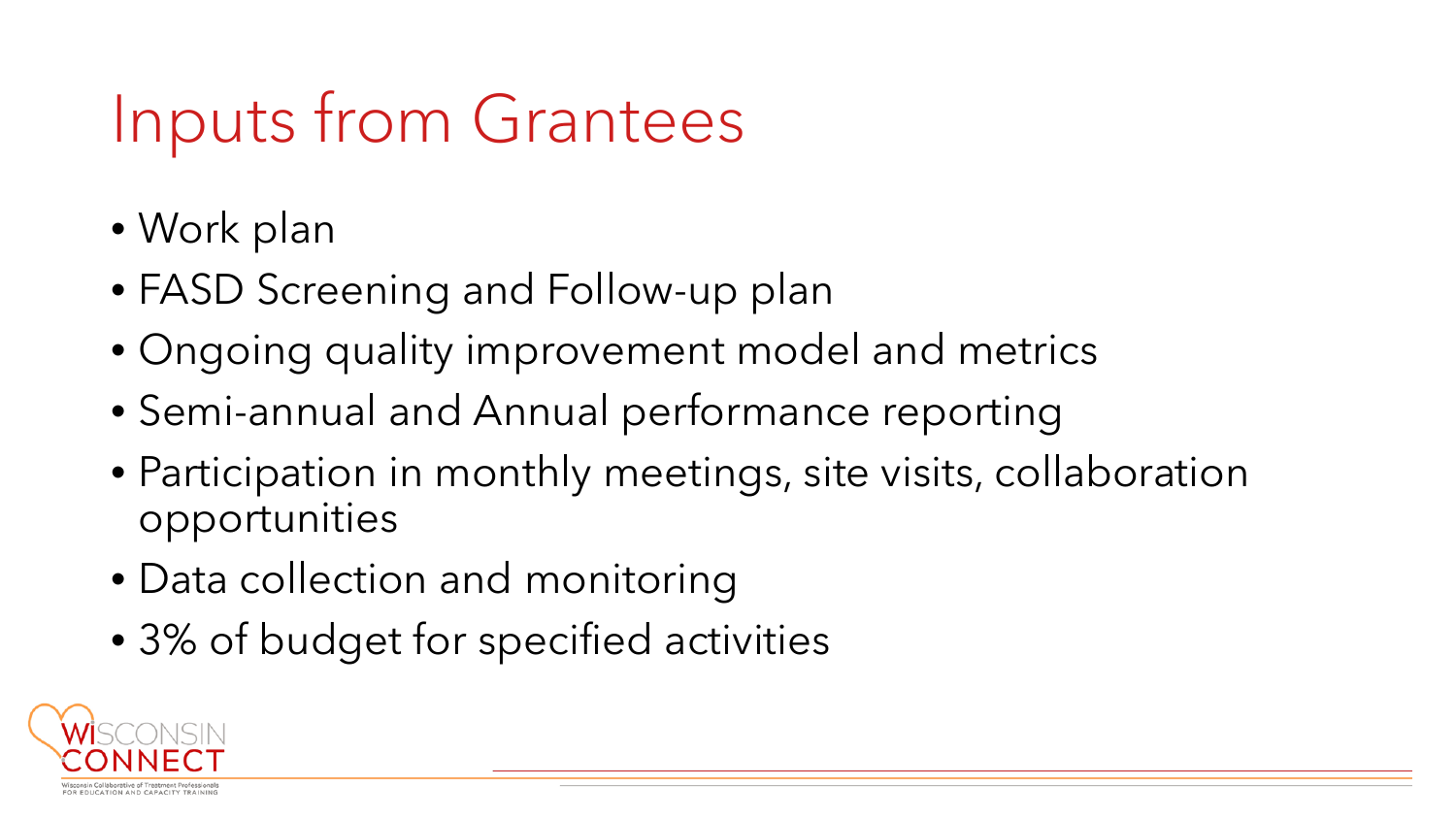# Inputs from WisconsinCONNECT/CUPH

- Additional Training Opportunities
	- SUD and Pregnancy Certificate Program
	- Foundations of FASD
	- FASD Training of Trainers Certificate Program
	- FASD Diagnostic Training for Medical Providers
	- Neonatal Abstinence Syndrome
	- Project Evaluation
	- Trauma and Resilience-Responsive Care
	- Working with Youth with Multiple Health Concerns
	- More to come…share your ideas with us!
	- Check out: [www.wisconsinconnect.org](http://www.wisconsinconnect.org/)

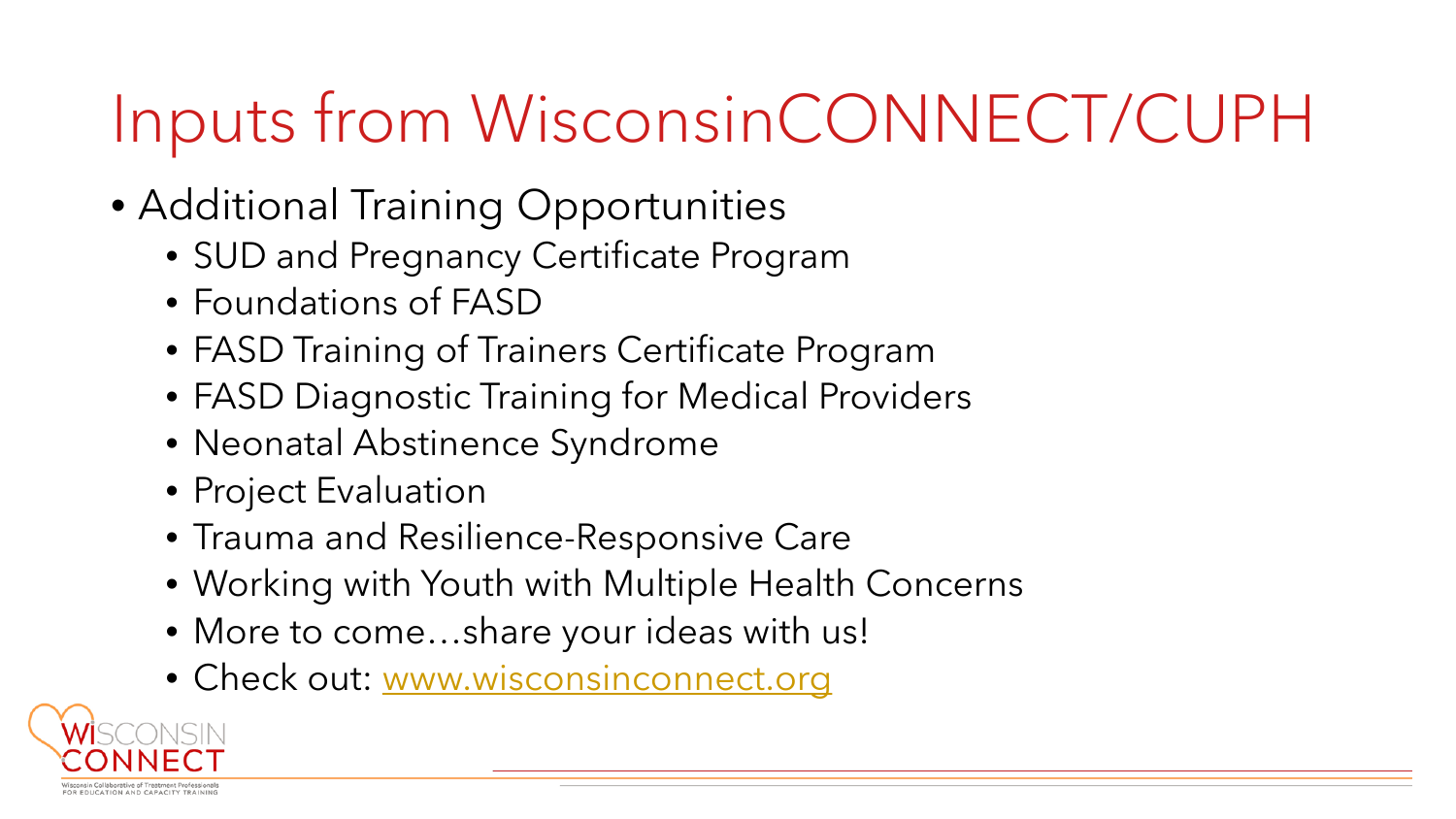### Grantee Meetings and Community of Practice

| Grantee Meetings 1:00-3:00<br>pm | March 16<br>July 20<br>November 16 | <b>May 18</b><br>September 21 |
|----------------------------------|------------------------------------|-------------------------------|
| <b>Training and Community of</b> | April 20                           | June 15                       |
| Practice 1:00-3:00 pm            | <b>August 17</b>                   | October 19                    |

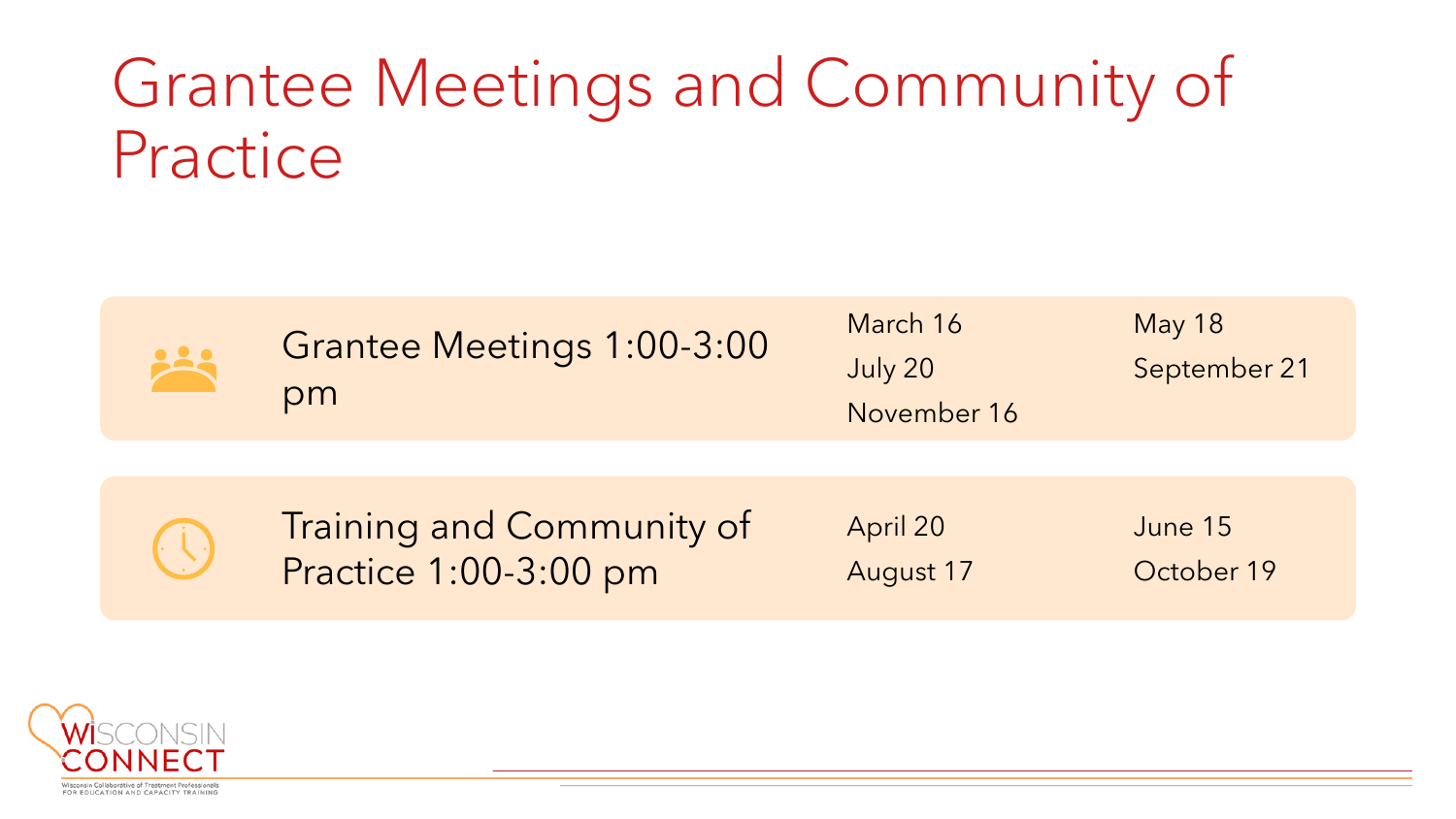# Up Next: Individual Team Meetings

- Based on your individual work plan—we'll be reviewing the following:
	- Your project's SMART goals
	- What data is being collected
	- How the data is being collected and stored
	- How it is being reported to DHS and other project partners